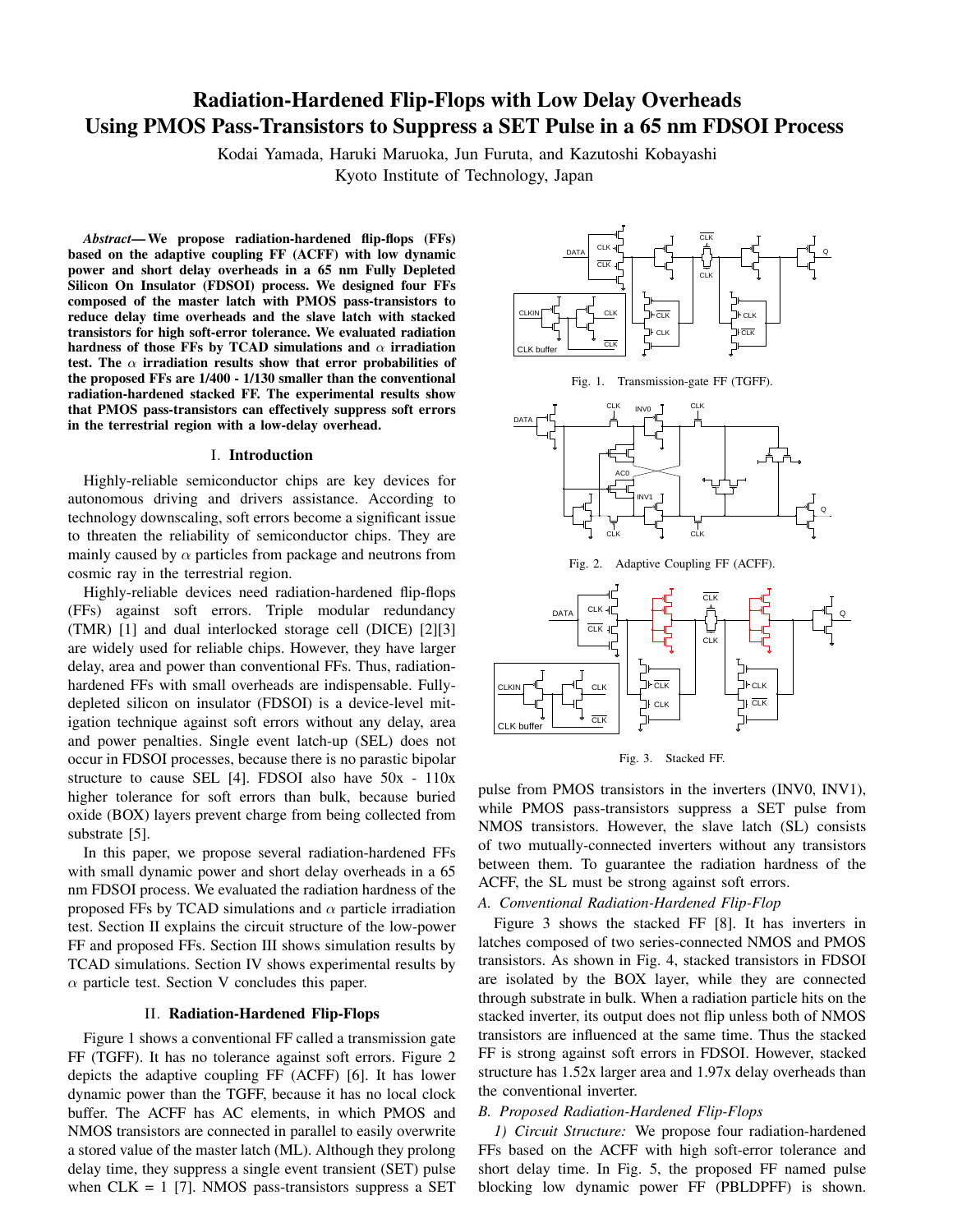

Fig. 4. The cross section of NMOS transistors in stacked invertes.

NMOS transistors are weaker against soft errors than PMOS transistors mainly due to the difference of the mobility[9]. Pass-transistors between inverters suppresses a SET pulse from inverters. PMOS pass-transistors are better to suppress a SET pulse because they can suppress a SET pulse from NMOS transistors which are more frequent than that from PMOS transistors. The ML of the PBLDPFF has only PMOS pass-transistors to suppress a SET pulse from NMOS transistors. The PMOS pass-transistors have a shorter delay time overhead than AC elements because they are always ON-state. The SL is composed of stacked inverters. They have a small impact on delay time because the ML is directly connected to INV3 through the NMOS pass-transistors. However, the PBLDPFF has the nodes N1 or N2 which become over the threshold voltage in all static conditions. In Fig. 6, the proposed FF named pulse blocking FF (PBFF) is shown. PMOS pass-transistors between the ML and INV2 in the PBFF are replaced with NMOS pass-transistors in order to stabilize the potential on N1 and N2. However, it must have a local clock buffer. Figures 7 and 8 depict the PBLDPFF with stacked NMOS described as the PBLDPFF SN and the PBFF with stacked NMOS called the PBFF<sub>-SN</sub>. They have stacked inverters in the SL composed of two NMOS and one PMOS transistors. It is because PMOS transistors are stronger against soft errors than NMOS transistors. They has smaller area overhead than stacked inverters composed of two NMOS and PMOS transistors.

*2) Performance of Proposed Flip-Flops:* We measure D-Q delays and power consumptions of FFs by SPICE simulation at supply voltage  $(V_{\text{DD}})$  of 1.2 V. Table I indicates the simulation results of delay time, dynamic power at 10% data activity, static power, area and the number of transistors. All values except for the number of transistors are normalized to those of the TGFF. The values in parentheses are normalized to those of the stacked FF.

The delay time of the stacked FF is 1.66x higher than that of TGFF because stacked inverters both in the ML and the SL worsen its delay time. The delay time of the proposed FFs are about 10% shorter than that of the ACFF because the delay times of AC elements depend on an input value.

The dynamic and static power of the PBFF and the PBFF<sub>-SN</sub> are almost same as that of the TGFF. The dynamic power of the PBLDPFF and the PBLDPFF SN are almost same as that of the ACFF. This is because they have no local clock buffer. However, the static power of them are about 40x higher than that of the TGFF, because some nodes become over the threshold voltage in static conditions. It is possible



Fig. 5. Pulse Blocking Low Dynamic Power FF (PBLDPFF).



Fig. 6. Pulse Blocking FF (PBFF).

#### TABLE I

SIMULATION RESULTS AT  $V_{\text{DD}} = 1.2$  V of D-Q delay, power, area AND NUMBER OF TRANSISTOR OF EACH FF. ALL VALUES EXCEPT FOR THE NUMBER OF TRANSISTORS ARE NORMALIZED TO THOSE OF THE TGFF. THE VALUES IN PARENTHESES ARE NORMALIZED TO THOSE OF THE STACKED FF.

|                |           | Power consumption |        |        |            |
|----------------|-----------|-------------------|--------|--------|------------|
| FF             | D-Q delay | Dynamic           | Static | Area   | $#$ of Tr. |
| <b>TGFF</b>    |           |                   |        |        | 24         |
| <b>ACFF</b>    | 1.44      | 0.470             | 2.35   | 1.00   | 22         |
| Stacked FF     | 1.66      | 1.02              | 1.13   | 1.12   | 28         |
| <b>PBFF</b>    | 1.19      | 0.872             | 0.926  | 1.47   | 28         |
|                | (0.72)    | (0.86)            | (0.82) | (1.31) |            |
| PBFF SN        | 1.17      | 0.872             | 0.970  | 1.47   | 26         |
|                | (0.71)    | (0.86)            | (0.86) | (1.31) |            |
| <b>PBLDPFF</b> | 1.30      | 0.488             | 38.9   | 1.29   | 24         |
|                | (0.78)    | (0.48)            | (34.4) | (1.15) |            |
| PBLDPFF SN     | 1.38      | 0.483             | 41.8   | 1.18   | 22         |
|                | (0.83)    | (0.47)            | (37.0) | (1.05) |            |

to suppress the static power of the PBLDPFF by applying back bias to body of NMOS transistors as Fig. 9 shows. The static power of the PBLDPFF is reduced by 90% at the substrate bias (VBN) of *−*1 V on NMOS transistors. Since the threshold of NMOS transistors at VBN = *−*1 V is 1.5x higher than that at  $VBN = 0$  V, the short-circuit current through the inverter is decreased. The static power of the PBLDPFF is reduced by 70% when PMOS pass-transistors of the ML are replaced with low-threshold transistors.

The area overheads of the proposed FFs are bigger than that of the TGFF despite the same number of transistors. This is because that the proposed FFs contains different number of PMOS and NMOS transistors that generate unoccupied area. A 32-bit micro controller is synthesized from Register Transfer Level (RTL) by using the PBFF or the TGFF. Table II shows the synthesized results. The total area with the PBFF is only 7% bigger than that with the conventional area although the area of the PBFF is 47% bigger.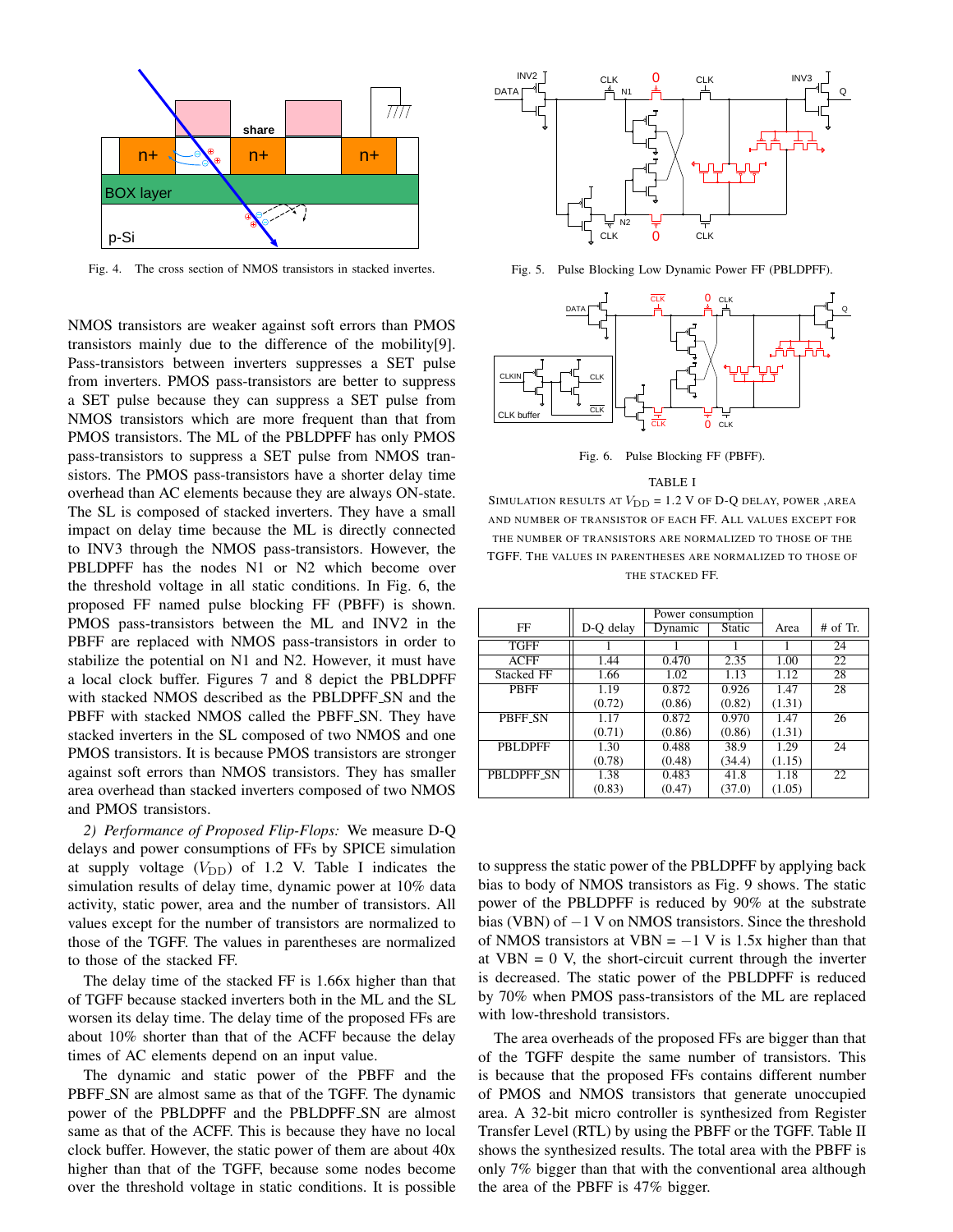

Fig. 7. Pulse Blocking Low Dynamic Power FF with Stacked NMOS (PBLDPFF SN).





Fig. 9. The static power of the PBLDPFF depending on substrate bias (VBN) of NMOS transistors. TABLE II

SYNTHESIZED AREA OF A 32-BIT MICRO CONTROLLER NORMALIZED BY

| THE ' | TGFF |
|-------|------|
|-------|------|

|                | <b>TGFF</b> | PBFF |
|----------------|-------------|------|
| Conmbinational |             | 0.69 |
| Flip-flops     | ገ 3         | 0.38 |
| Total          |             |      |

# III. TCAD Simulation Analyses

Three-dimensional TCAD simulations are carried out using the Synopsys Sentaurus to evaluate radiation hardness of the ML in the proposed FFs.

Figures 10 (a) and (b) depict the schematic at  $CLK = 1$  and the cross section on device simulations of the ML. We evaluate soft error tolerance in outer space on TCAD simulations. The transistor is injected by heavy ions up to liner energy transfer (LET) of  $60$ MeV-cm<sup>2</sup>/mg. This is because the number of particles with over  $60$ MeV-cm<sup>2</sup>/mg is much less than those with less than  $60$ MeV-cm<sup>2</sup>/mg in outer space [10].

By setting an initial value of N0 to 0 V, a particle with LET of 60 MeV-cm<sup>2</sup>/mg hits at T3 at  $V_{\text{DD}} = 0.8$  V. The stored value of the latch is not upset even though a particle has LET of 60 MeV-cm<sup>2</sup>/mg which is  $10x$  larger than the threshold LET (the minimum LET value at which the latch upsets) of



(a) Schematic



(b) Cross section

Fig. 10. Schematic (a) and cross section (b) on device simulations of the ML. By setting the initial value of N0 to 0 V, a heavy ion hits at T3 at  $V_{\text{DD}} =$ 0.8 V. The transistor width and length are shown beside the schematic figure.



Fig. 11. TCAD simulations results. N1 and N2 are influenced by a particle hits in Fig. 10. The ML of proposed FFs is not upset up to LET = 60 MeV- $\text{cm}^2/\text{mg}$ .

the conventional latch under the same condition. In Fig. 11, voltage waveforms of N1 and N2 are shown. The amplitude of the SET pulse is attenuated by 45% after passing through the PMOS pass-transistor. This is because a PMOS pass-transistor cannot pass low levels signal under the threshold voltage.

## IV. Experimental Results

# *A. Test Chip*

Figure 12 shows the fabricated test chip in a 65 nm FDSOI process with thin BOX layers. It has 12 nm SOI and 10 nm BOX layers [11]. Test chip has triple-wells and well-contacts were inserted every 104 um to control substrate potential of transistors. All FFs are serially connected as a shift register.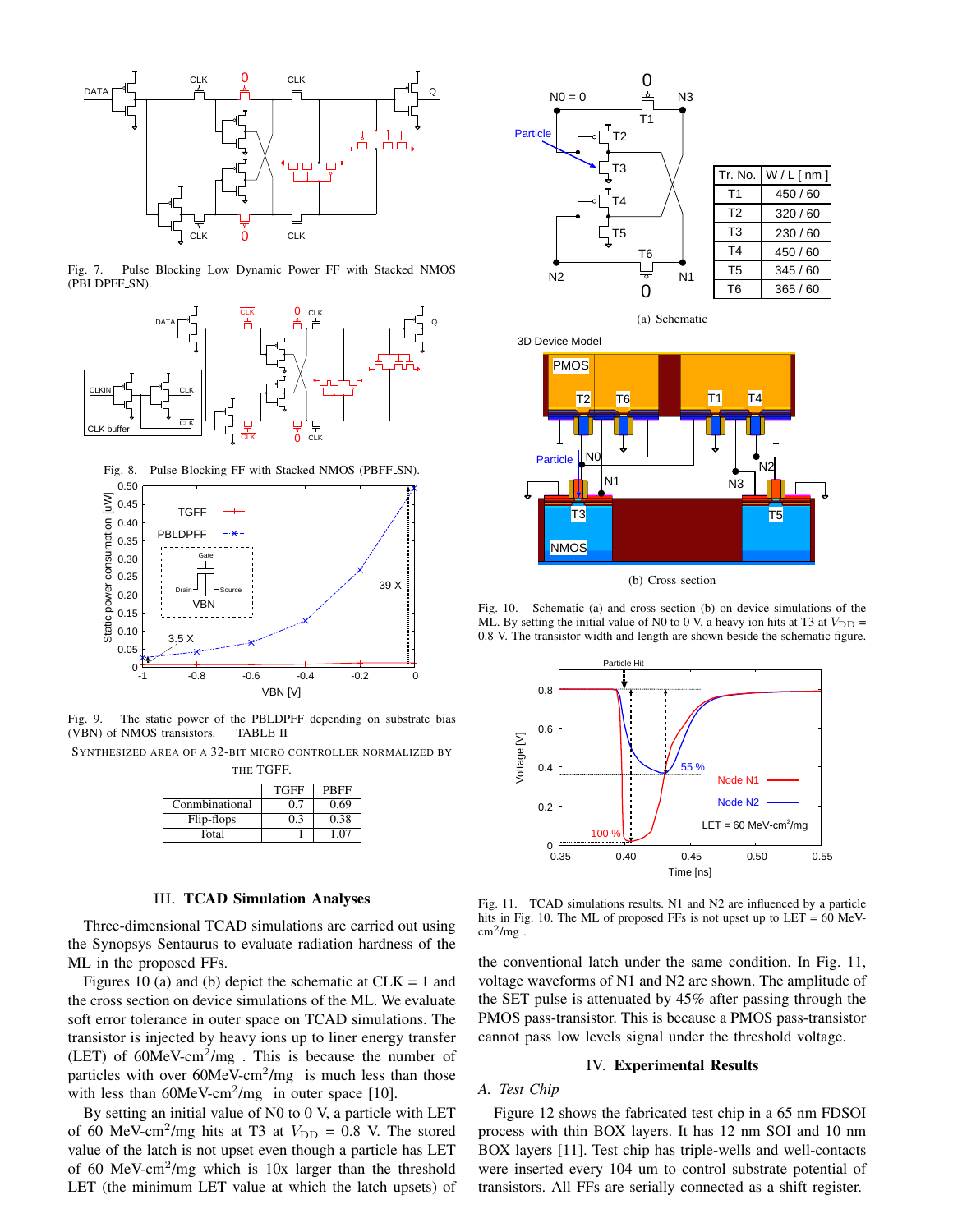

Fig. 13. Experimental results of *α* particle-induced error probabilities at each condition. The error bars are within 68% confidence. Down arrows means no error.



Fig. 14. Averaged *α* particle-induced error probabilities of all four static conditions. The worst values in error bars of the proposed FFs are compared with the true value of the stacked FF.



Fig. 12. Fabricated chips in a 65 nm FDSOI process with thin BOX layers.

## *B. α Particle Irradiation*

*α* particle irradiation tests were carried out using a 3 MBq <sup>241</sup>Am. All measurement were done by repeating to initialize all FFs, put the  $\alpha$  source on a chip for five minutes and read data after removing the  $\alpha$  source. We measure the radiation hardness at these static conditions (DATA, CLK) =  $(0, 1), (1, 1), (0, 0)$  and  $(1,0)$  to evaluate all possible states. The error probability (EP) is used in order to evaluate softerror tolerances and calculated by Eq. 1. Measurements were carried out for 10 times in each condition and these data are averaged. The error bars are within 68% confidence.

$$
EP = \frac{N_{\text{error}}}{N_{\text{FF}}} \tag{1}
$$

The EP is calculated from the number of errors (*N*error) and the number of FFs  $(N_{\text{FF}})$ .

Figures 13 (a) and (b) show experimental results of *α* particle-induced EP at  $V_{\text{DD}} = 0.4$  V and 0.8 V respectively. The EPs of the stacked FF are quoted from [12]. When  $CLK = 0$ , the ML holds data, while the SL holds data when  $CLK = 1$ . The PBFF SN and the PBLDPFF SN have slave latches which consist of stacked NMOS and unstacked PMOS transistors. No distinct difference is observed in the EPs of all proposed FFs at all static conditions. The maximum *N*error of all proposed FFs in 10 times of measurements is only 2 at  $V_{\text{DD}} = 0.4$  V, and is 1 at  $V_{\text{DD}} = 0.8$  V out of 60,320 - 69,600 FFs.

Figures 14 (a) and (b) show the averaged number of *α* particle-induced EPs of four all static conditions at  $V_{\text{DD}} = 0.4$ V and 0.8 V. When  $V_{\text{DD}} = 0.4$  V, The EPs of the stacked FF is 1/100 smaller than that of the TGFF. The EPs of proposed FFs are 1/60-1/35 smaller than that of the stacked FF. When  $V_{\text{DD}}$  = 0.8 V, the EP of the stacked FF is 1/10 smaller than that of the TGFF. The EPs of all proposed FFs are 1/400 - 1/130 smaller than that of the stacked FF. All proposed FFs are stronger against soft errors by  $\alpha$  particle than the stacked FF at  $V_{\text{DD}} = 0.4$  V and 0.8 V.

## V. Conclusion

We propose four FFs with PMOS pass-transistors in master latches and stacked inverters in slave latches. The PBLDPFF and the PBLDPFF SN have almost same structure except for the stacking structure in slave latches. The PBLDPFF has inverters with stacked NMOS and PMOS transistors, while the